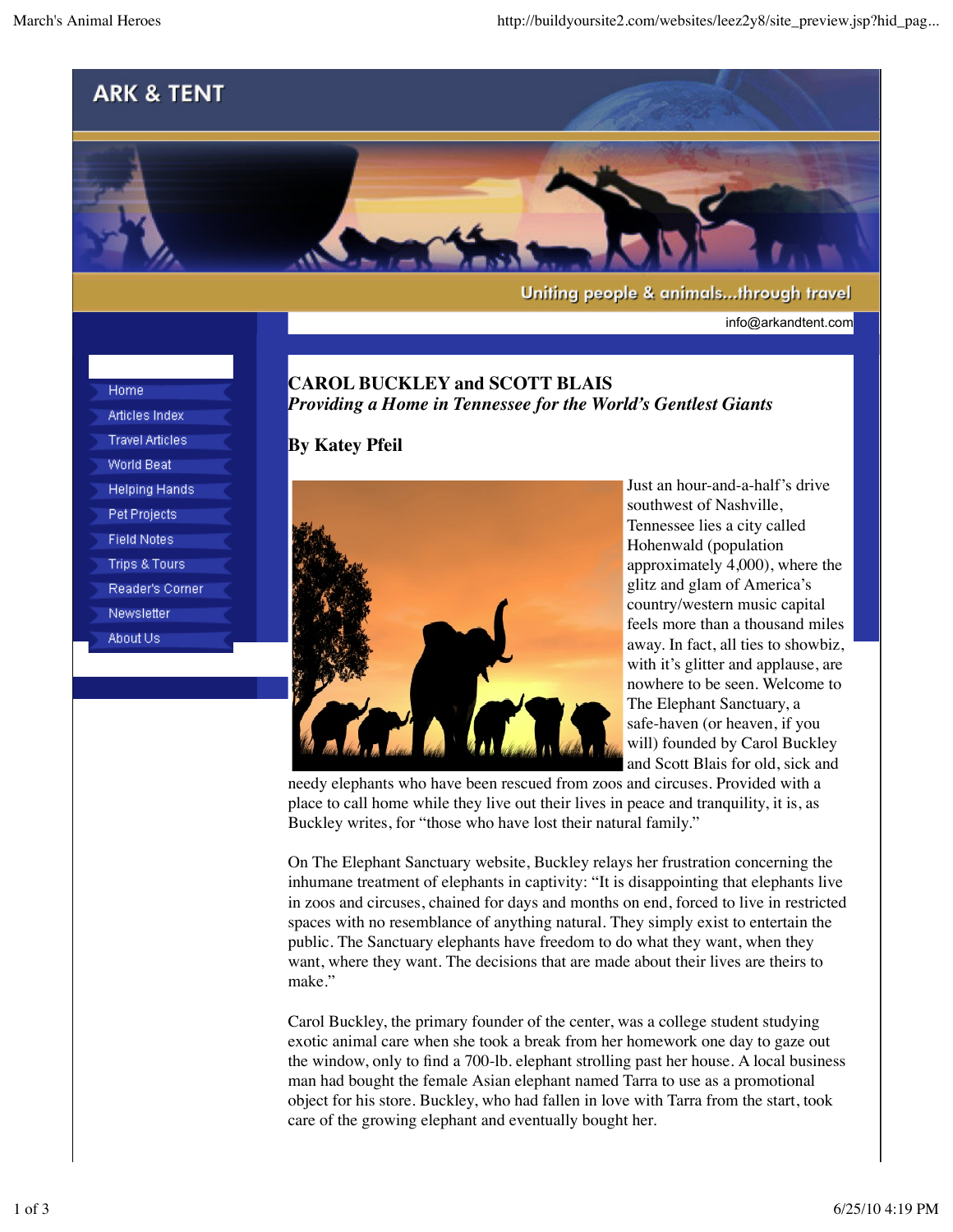Buckley taught her adventure-loving elephant numerous tricks (such as roller skating and hula), and over the course of the next 20 years the pair traveled circus, zoo, and theme park venues and even appeared in television and movie roles; until one day, she realized that perhaps Tarra should just be an elephant. No more crowds, no more tricks, no more traveling. It was this realization that led Buckley to establish the Sanctuary, welcoming other female elephants who shared Tarra's "performing" past.

Since co-founding The Elephant Sanctuary, Buckley has also been an integral figure in the animal conservation world, developing educational demonstrations for many North American zoos, and her impressive scope of knowledge also includes expertise in elephant medical care and management.

Scott Blais, Buckley's business partner and friend in elephant conservation, helped Buckley co-found the Sanctuary in 1995. (Blais was one of Tarra's trainers while she and Buckley had been performing.) Blais had been caring for elephants for over 15 years, and spent five years as an elephant keeper at Ontario's African Lion Safari. As his expertise lay in elephant training, care and breeding, his primary role at the Sanctuary became that of operations director and caregiver. At the Sanctuary, he has been instrumental in designing and directing the 2,700-acre natural-habitat, as well as constructing 20-miles of exterior fencing.

Both Buckley and Blaise have received recognition for their outstanding work at the Sanctuary. Among the various television shows that have highlighted the Sanctuary's achievements is the award-winning PBS Nature documentary "*Urban Elephants*." They've also been named "Heroes of the Planet" by *Time* magazine for their work at the Sanctuary.

Upon arrival at the sanctuary, both Asian and African elephants are granted the freedom to roam the acres of lush forests, green pastures and spring-fed pond areas. For most, if not all of the elephants, this will be the first time in their entire lives that freedom and happiness are theirs to experience; a sad truth, especially in light of the fact that elephants are among some of the most intelligent and perceptive of all animals and have incredible memory capabilities. From the moment the elephants arrive at the Sanctuary they call the shots - even deciding when they will exit the trailer and explore their new home.

Currently, the permanent residents of the Sanctuary are all female (although 2008 saw the arrival of Ned - a 21-year-old severely emaciated male elephant - who was rescued from a circus owner in Florida and provided a temporary home while he regained his weight). No male elephants reside at the sanctuary because elephants are matriarchal in the wild, living in herds of related females only. Since the Sanctuary's main goal is to simulate (as closely as possible) the elephants' natural environment, male elephants are not allowed.

In keeping with the spirit of a true animal haven that encourages the elephants' natural behavior and respects their solitude, the Sanctuary is not open to the public. However, animal lovers can watch the Sanctuary's elephants by accessing the "*EleCam*," or read about them on The Elephant Sanctuary's website.

As Buckley notably writes, "Elephants are a nation unto themselves. By helping elephants, we are also helping people to understand the interconnectedness of all creatures."

**FAST FACTS** *The Elephant Sanctuary*